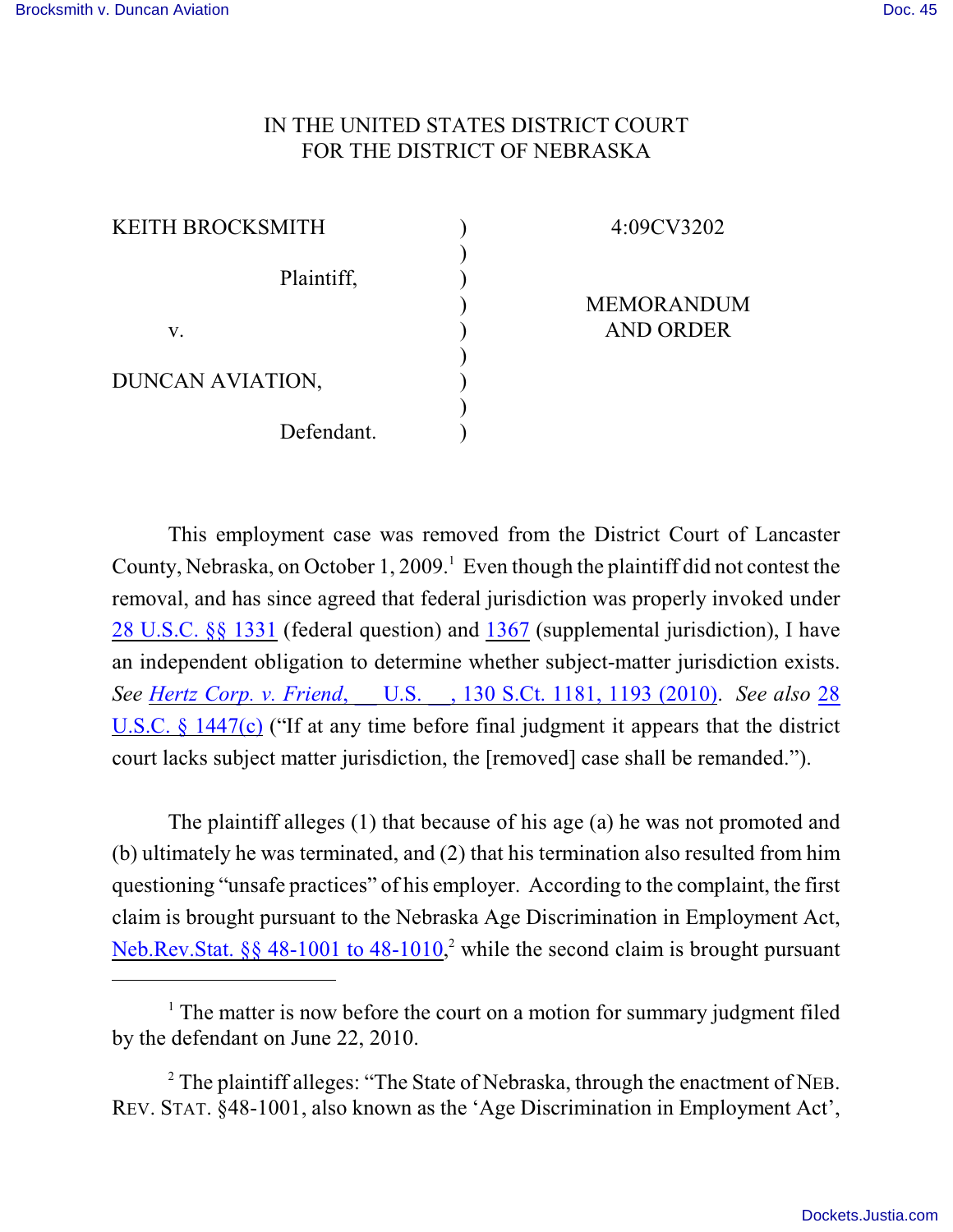to the Nebraska Fair Employment Practice Act's anti-retaliation statute, [Neb. Rev.](https://web2.westlaw.com/find/default.wl?rs=WLW10.08&ifm=NotSet&fn=_top&sv=Split&cite=nestat+48-1114&vr=2.0&rp=%2ffind%2fdefault.wl&mt=Westlaw) Stat.  $§$  48-1114.<sup>3</sup>

Obviously, the first claim could also arise under the federal Age Discrimination in Employment Act ("ADEA"), [29 U.S.C. §§ 621](http://web2.westlaw.com/find/default.wl?ifm=NotSet&rp=%2ffind%2fdefault.wl&sv=Split&rs=WLW9.09&cite=29usc621&fn=_top&mt=Westlaw&vr=2.0) to 634, but "[r]emoval based on federal question jurisdiction is governed by the well pleaded complaint rule: jurisdiction is established only if a federal question is presented on the face of the plaintiff's properly pleaded complaint." *[McLain v. Andersen Corp.](https://web2.westlaw.com/find/default.wl?rs=WLW10.08&ifm=NotSet&fn=_top&sv=Split&cite=567f3d963&vr=2.0&rp=%2ffind%2fdefault.wl&mt=Westlaw)*, 567 F.3d 956, [963 \(8th Cir. 2009\)](https://web2.westlaw.com/find/default.wl?rs=WLW10.08&ifm=NotSet&fn=_top&sv=Split&cite=567f3d963&vr=2.0&rp=%2ffind%2fdefault.wl&mt=Westlaw) (quoting *Pet Quarters, Inc. v. [Depository Trust](https://web2.westlaw.com/find/default.wl?tf=-1&rs=WLW10.08&referencepositiontype=S&serialnum=2018292089&fn=_top&sv=Split&referenceposition=779&pbc=06C0817C&tc=-1&ordoc=2018961950&findtype=Y&db=506&vr=2.0&rp=%2ffind%2fdefault.wl&mt=Westlaw) and Clearing*

The statute provides, in part: "It shall be an unlawful employment practice for an employer to discriminate against any of his or her employees . . . because he or she . . . has opposed any practice or refused to carry out any action unlawful under federal law or the laws of this state." [Neb. Rev. Stat. § 48-1114\(3\)](https://web2.westlaw.com/find/default.wl?rs=WLW10.08&ifm=NotSet&fn=_top&sv=Split&cite=nestat48-1114&vr=2.0&rp=%2ffind%2fdefault.wl&mt=Westlaw).

Independent of this statute, the Nebraska Supreme Court has recognized a public policy exception to the at-will employment doctrine. As stated in *[Trosper v.](https://web2.westlaw.com/find/default.wl?rs=WLW10.06&ifm=NotSet&fn=_top&sv=Split&cite=734nw2d707&vr=2.0&rp=%2ffind%2fdefault.wl&mt=Westlaw) Bag 'N Save*, [734 N.W.2d 704, 707 \(Neb. 2007\)](https://web2.westlaw.com/find/default.wl?rs=WLW10.06&ifm=NotSet&fn=_top&sv=Split&cite=734nw2d707&vr=2.0&rp=%2ffind%2fdefault.wl&mt=Westlaw): "Under the public policy exception, we will allow an employee to claim damages for wrongful discharge when the motivation for the firing contravenes public policy. The public policy exception is restricted to cases when a clear mandate of public policy has been violated, and it should be limited to manageable and clear standards. In determining whether a clear mandate of public policy is violated, courts should inquire whether the employer's conduct contravenes the letter or purpose of a constitutional, statutory, or regulatory provision or scheme." (Footnotes omitted.)

has established a policy to protect the right to employment otherwise lawful without discrimination because of age and to eliminate such discrimination to the fullest extent permitted. The Plaintiff was terminated because of his age in violation of the Age Discrimination in Employment Act." (Complaint (filing [1-2](https://ecf.ned.uscourts.gov/doc1/11311846097)), p. 4, ¶¶ 15, 16.)

 $3$  The plaintiff alleges: "The State of Nebraska, through the enactment of NEB. REV. STAT. §48-1114, has established a clear public policy against retaliation against employees protecting the safety and welfare of the citizens of Nebraska. The Plaintiff was terminated for questioning the unsafe practices of Defendant, in violation of the public policy of Nebraska." (Complaint (filing [1-2](https://ecf.ned.uscourts.gov/doc1/11311846097)), at p. 5, ¶¶ 23, 24.)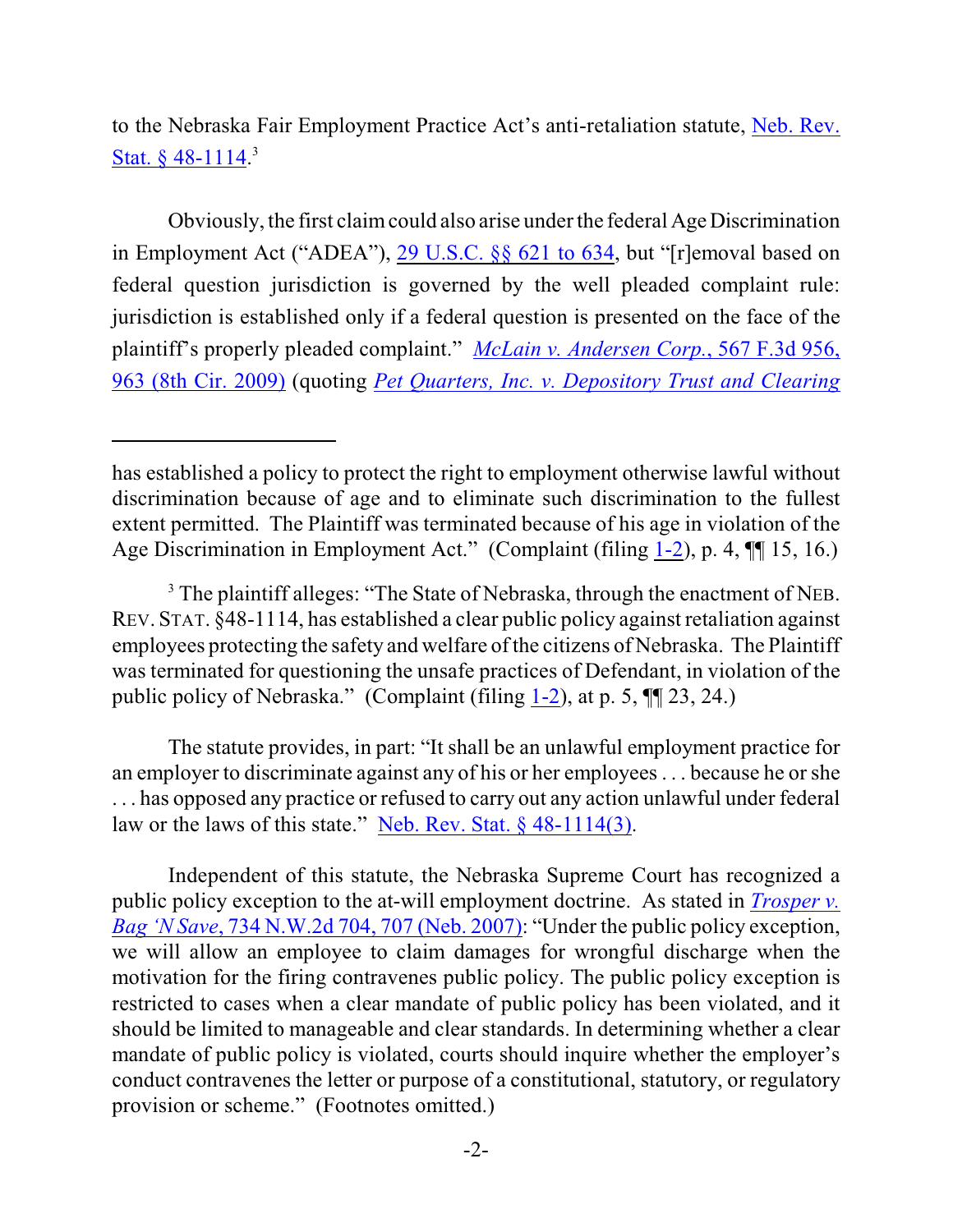*Corp.*, 559 F.3d 772, 779 (8th Cir. 2009)).<sup>4</sup> "The rule makes the plaintiff the master of the claim; he or she may avoid federal jurisdiction by exclusive reliance on state law." *[Caterpillar Inc. v. Williams](https://web2.westlaw.com/find/default.wl?rs=WLW10.08&ifm=NotSet&fn=_top&sv=Split&cite=482us392&vr=2.0&rp=%2ffind%2fdefault.wl&mt=Westlaw)*, 482 U.S. 386, 392 (1987).

There is some ambiguity in the complaint, as it is alleged that "[o]n or about July 10, 2008, the Plaintiff filed a charge of age discrimination against the Defendant. A copy of his right to sue letter is attached hereto as Exhibit 'A' and is incorporated by reference herein." (Complaint (filing  $1-2$ ), at p. 3,  $\P$  10.) This right to sue letter was issued by the United States Equal Employment Opportunity Commission ("EEOC"). (Complaint (filing [1-2](https://ecf.ned.uscourts.gov/doc1/11311846097)), at pp. 8-9, Ex. A.) The EEOC's issuance of a right to sue letter is a condition precedent to the filling of a federal ADEA claim, *see*  $42$  U.S.C. § 2000e-5(f)(1), but not to the filing of a claim under the Nebraska Act.<sup>5</sup> This ambiguity should not result in a finding that the plaintiff's age discrimination claim involves a federal question, however, because "a district court is required to resolve all doubts about federal jurisdiction in favor of remand." *[Transit Cas. Co. v.](https://web2.westlaw.com/find/default.wl?rs=WLW10.08&ifm=NotSet&fn=_top&sv=Split&cite=119f3d619&vr=2.0&rp=%2ffind%2fdefault.wl&mt=Westlaw) [Certain Underwriters at Lloyd's of London](https://web2.westlaw.com/find/default.wl?rs=WLW10.08&ifm=NotSet&fn=_top&sv=Split&cite=119f3d619&vr=2.0&rp=%2ffind%2fdefault.wl&mt=Westlaw)*, 119 F.3d 619, 625 (8th Cir. 1997).

This exception does not apply in this case because the ADEA does not preempt state age discrimination law. *See Schott v. Care Initiatives*, [662 F.Supp.2d 1115, 1118](https://web2.westlaw.com/find/default.wl?rs=WLW10.08&ifm=NotSet&fn=_top&sv=Split&cite=662fs2d1118&vr=2.0&rp=%2ffind%2fdefault.wl&mt=Westlaw) [\(N.D.Iowa 2009\)](https://web2.westlaw.com/find/default.wl?rs=WLW10.08&ifm=NotSet&fn=_top&sv=Split&cite=662fs2d1118&vr=2.0&rp=%2ffind%2fdefault.wl&mt=Westlaw).

<sup>&</sup>lt;sup>4</sup> There is an exception to the well-pleaded complaint rule: "'[W]hen a federal statute wholly displaces the state-law cause of action through complete pre-emption,' the state claim can be removed." *[Aetna Health Inc. v. Davila](https://web2.westlaw.com/find/default.wl?rs=WLW10.08&ifm=NotSet&fn=_top&sv=Split&cite=542us207&vr=2.0&rp=%2ffind%2fdefault.wl&mt=Westlaw)*, 542 U.S. 200, 207 [\(2004\)](https://web2.westlaw.com/find/default.wl?rs=WLW10.08&ifm=NotSet&fn=_top&sv=Split&cite=542us207&vr=2.0&rp=%2ffind%2fdefault.wl&mt=Westlaw) (quoting *[Beneficial Nat. Bank v. Anderson](https://web2.westlaw.com/find/default.wl?tf=-1&rs=WLW10.08&serialnum=2003391166&fn=_top&sv=Split&tc=-1&pbc=0E748F5E&ordoc=2004610956&findtype=Y&db=708&vr=2.0&rp=%2ffind%2fdefault.wl&mt=Westlaw)*, 539 U.S. 1, 8 (2003)). "Complete preemption, as opposed to ordinary or conflict preemption, is rare, however, and only applies if the 'federal statutes at issue provide[ ] the exclusive cause of action for the claim asserted and also set forth procedures and remedies governing that cause of action.'" *[Thomas v. U.S. Bank Nat. Ass'n ND](https://web2.westlaw.com/find/default.wl?rs=WLW10.08&ifm=NotSet&fn=_top&sv=Split&cite=575f3d797&vr=2.0&rp=%2ffind%2fdefault.wl&mt=Westlaw)*, 575 F.3d 794, 797 (8th Cir. 2009) (quoting *[Beneficial Nat. Bank](https://web2.westlaw.com/find/default.wl?tf=-1&rs=WLW10.08&serialnum=2003391166&fn=_top&sv=Split&tc=-1&pbc=70BE80CB&ordoc=2019558116&findtype=Y&db=708&vr=2.0&rp=%2ffind%2fdefault.wl&mt=Westlaw)*, 539 U.S. at 8), *cert. denied*, 130 S.Ct. 3504 (2010).

<sup>&</sup>lt;sup>5</sup> Any person aggrieved by a suspected violation of the Nebraska Age Discrimination in Employment Act may bring a civil action if the Nebraska Equal Opportunity Commission does not initiate an action within sixty days after receipt of a formal complaint. *See* [Neb. Rev. Stat. § 48-1008\(1\)](https://web2.westlaw.com/find/default.wl?rs=WLW10.08&ifm=NotSet&fn=_top&sv=Split&cite=nestat+48-1008&vr=2.0&rp=%2ffind%2fdefault.wl&mt=Westlaw).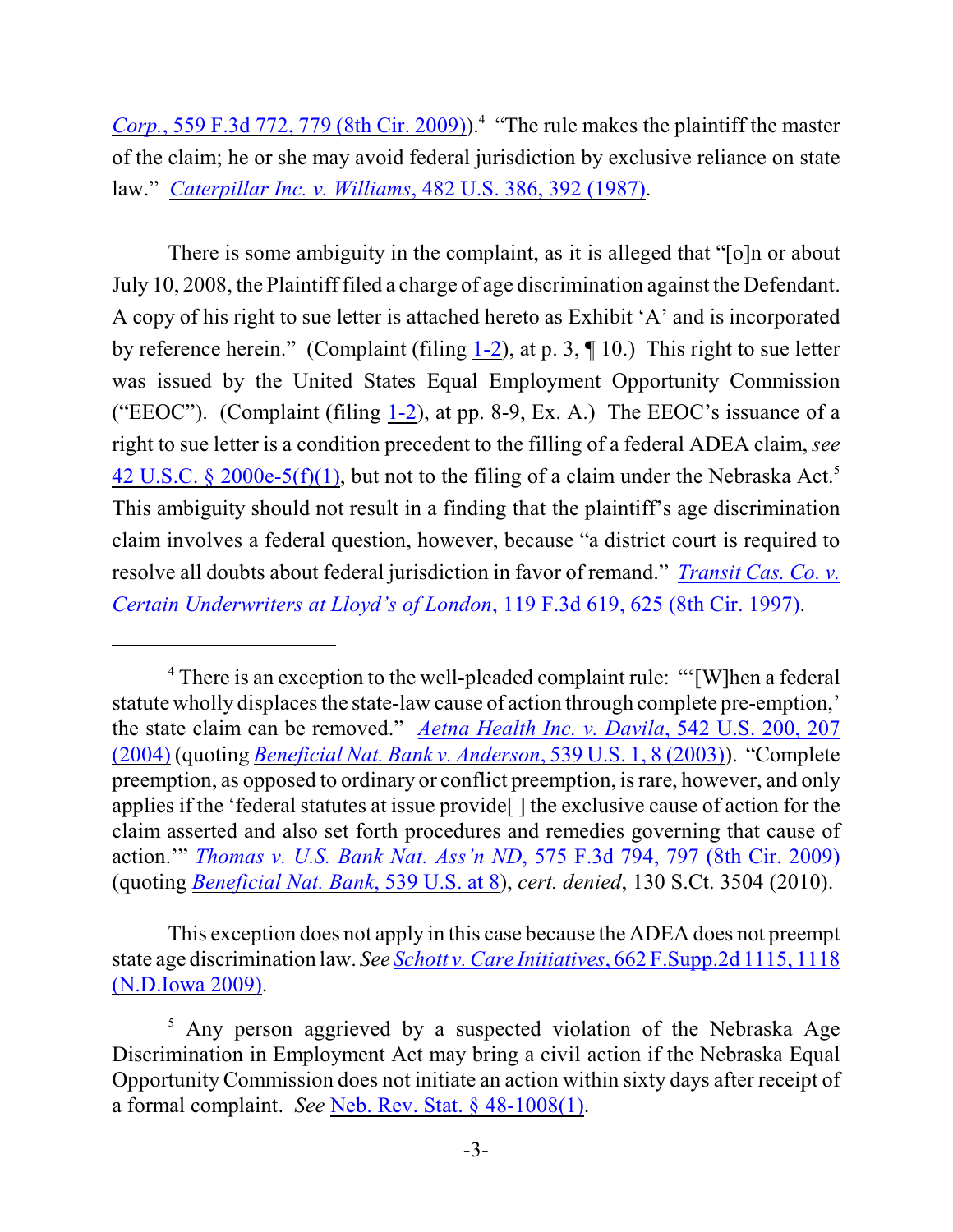The plaintiff's second claim, for wrongful termination, is strictly a state-law cause of action. This is true even if the termination of the plaintiff's employment mighty be claimed to have violated federal public policy. *See [Eastman v. Marine](https://web2.westlaw.com/find/default.wl?rs=WLW10.06&ifm=NotSet&fn=_top&sv=Split&cite=438f3d553&vr=2.0&rp=%2ffind%2fdefault.wl&mt=Westlaw) Mechanical Corp.*[, 438 F.3d 544, 553-54 \(6th Cir. 2006\)](https://web2.westlaw.com/find/default.wl?rs=WLW10.06&ifm=NotSet&fn=_top&sv=Split&cite=438f3d553&vr=2.0&rp=%2ffind%2fdefault.wl&mt=Westlaw) (holding that "a state-law employment action for wrongful termination in violation of federal public policy does not present a substantial federal question over which federal courts may exercise 'arising under' jurisdiction under [28 U.S.C. § 1331](https://web2.westlaw.com/find/default.wl?tf=-1&rs=WLW10.06&fn=_top&sv=Split&docname=28USCAS1331&tc=-1&pbc=4A85B595&ordoc=2008418245&findtype=L&db=1000546&vr=2.0&rp=%2ffind%2fdefault.wl&mt=Westlaw).").

For the reasons discussed above, I conclude this court does not have subject matter jurisdiction over the claims alleged in the plaintiff's complaint. However, it appears from a brief recently filed by the plaintiff in opposition to the defendant's motion for summary judgment that he desires his age discrimination claim to be decided with reference to the federal ADEA. In fact, there is not a single Nebraska case cited in the plaintiff's brief regarding the age discrimination claim.

I therefore will grant the plaintiff leave to file an amended complaint within 7 days to add a federal ADEA claim, if he so desires. *See* Fed. R. [Civ. P. 15\(a\)\(2\)](https://web2.westlaw.com/find/default.wl?rs=WLW10.08&ifm=NotSet&fn=_top&sv=Split&cite=frcivp15&vr=2.0&rp=%2ffind%2fdefault.wl&mt=Westlaw) ("The court should freely give leave [to amend] when justice so requires."). If such an amended complaint is filed, I will then take up the defendant's motion for summary judgment, since both sides have already briefed the case as if a federal ADEA claim were alleged. $\delta$  If, on the other hand, the plaintiff does not file an amended complaint within the prescribed time, I will then order the case remanded to state court.

Accordingly,

 $\delta$  I am also mindful that the case is set for trial commencing on October 12, 2010, and that a final pretrial conference is scheduled for September 23, 2010.